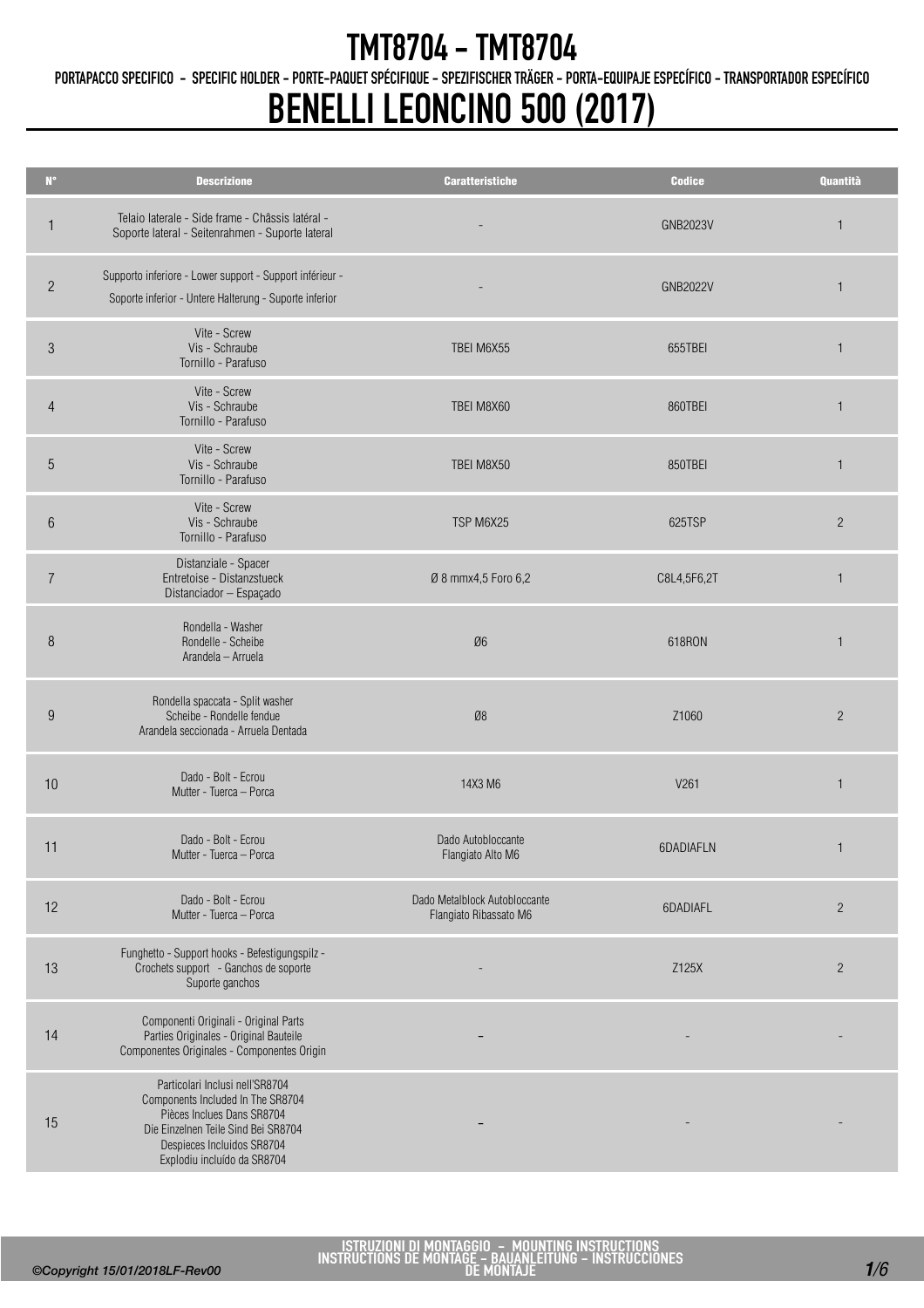PORTAPACCO SPECIFICO - SPECIFIC HOLDER - PORTE-PAQUET SPÉCIFIQUE - SPEZIFISCHER TRÄGER - PORTA-EQUIPAJE ESPECÍFICO - TRANSPORTADOR ESPECÍFICO

### BENELLI LEONCINO 500 (2017)





ISTRUZIONI DI MONTAGGIO - MOUNTING INSTRUCTIONS INSTRUCTIONS DE MONTAGE - BAUANLEITUNG - INSTRUCCIONES DE MONTAJE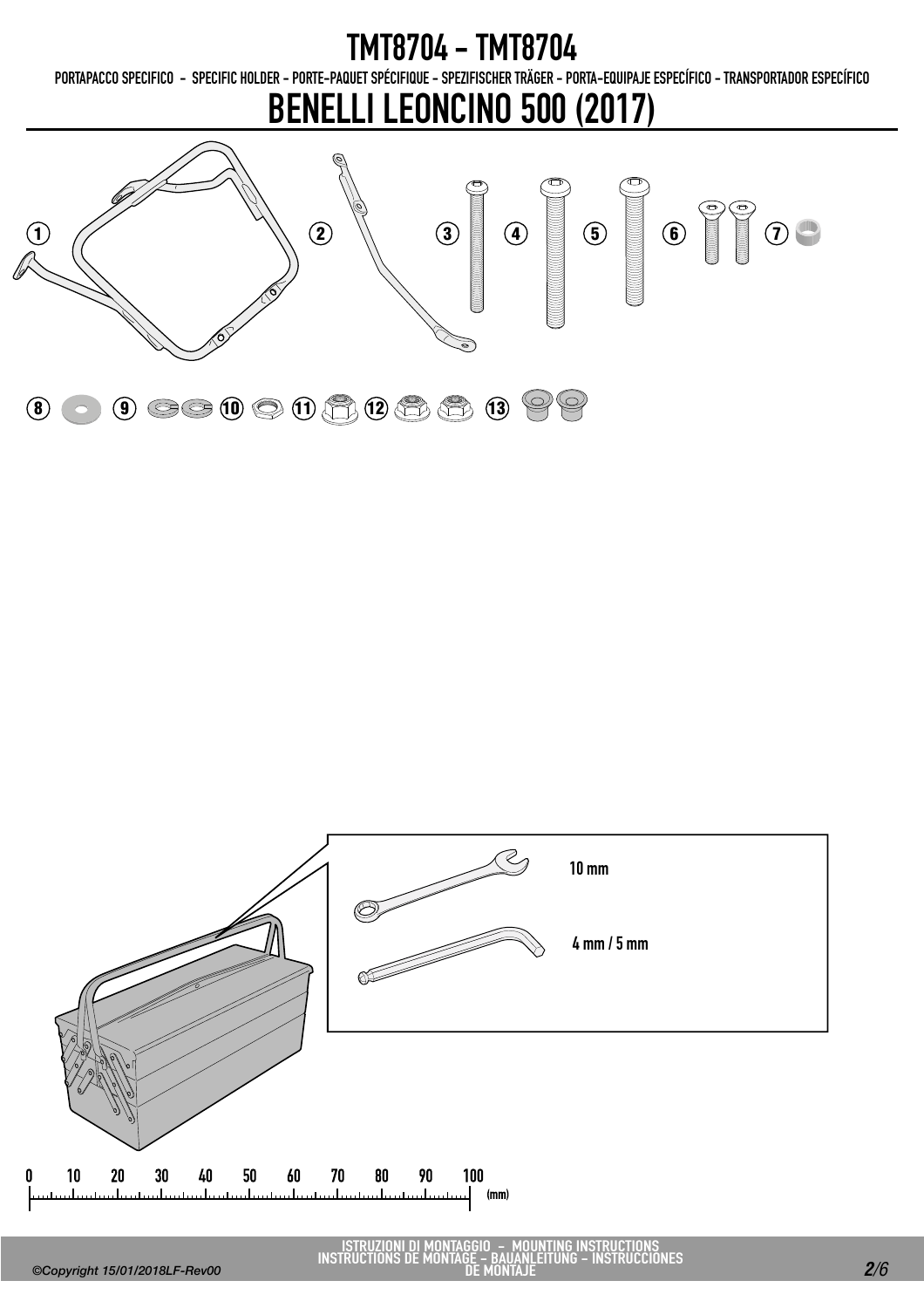PORTAPACCO SPECIFICO - SPECIFIC HOLDER - PORTE-PAQUET SPÉCIFIQUE - SPEZIFISCHER TRÄGER - PORTA-EQUIPAJE ESPECÍFICO - TRANSPORTADOR ESPECÍFICO

### BENELLI LEONCINO 500 (2017)



ISTRUZIONI DI MONTAGGIO - MOUNTING INSTRUCTIONS INSTRUCTIONS DE MONTAGE - BAUANLEITUNG - INSTRUCCIONES DE MONTAJE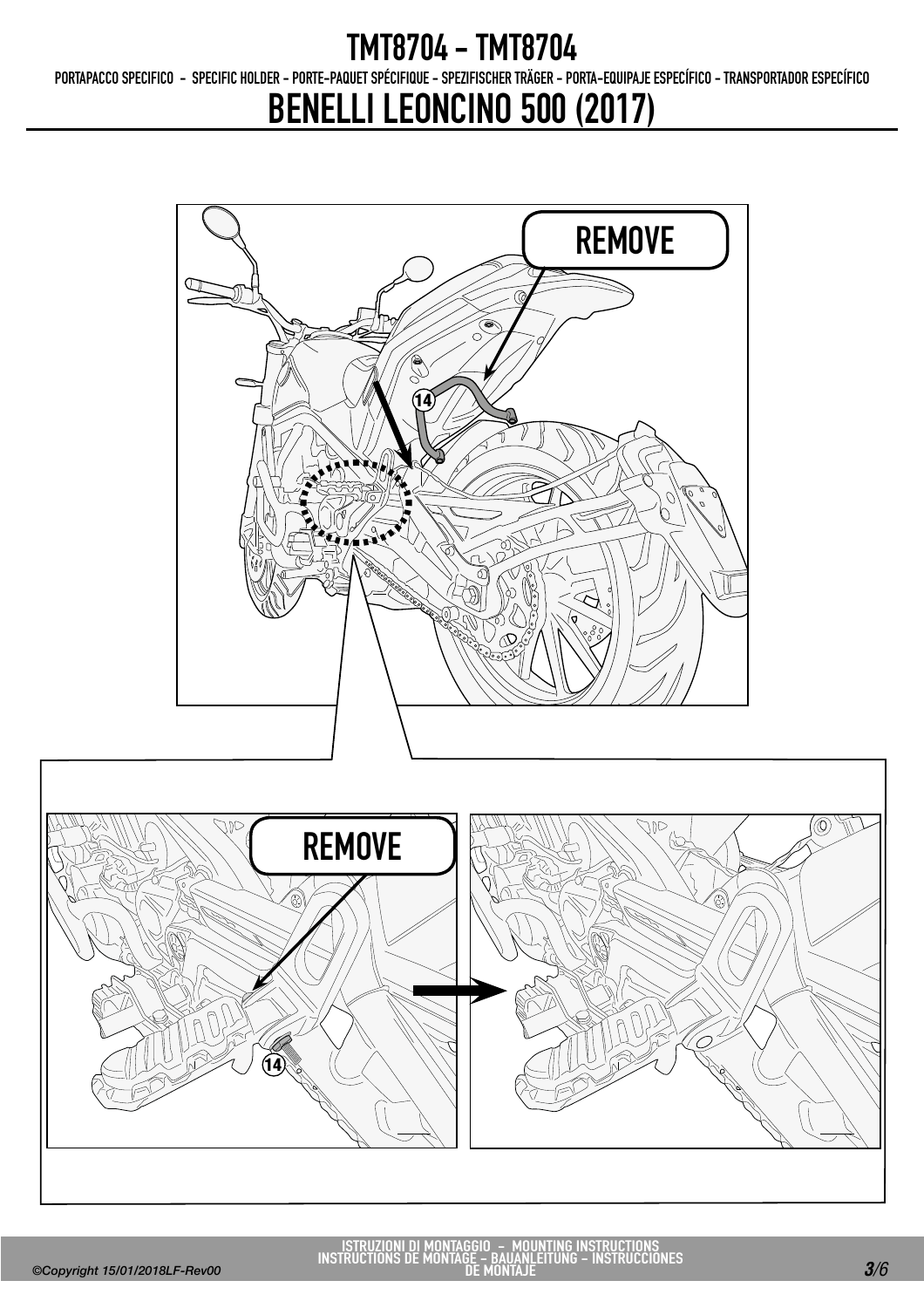PORTAPACCO SPECIFICO - SPECIFIC HOLDER - PORTE-PAQUET SPÉCIFIQUE - SPEZIFISCHER TRÄGER - PORTA-EQUIPAJE ESPECÍFICO - TRANSPORTADOR ESPECÍFICO

# BENELLI LEONCINO 500 (2017)



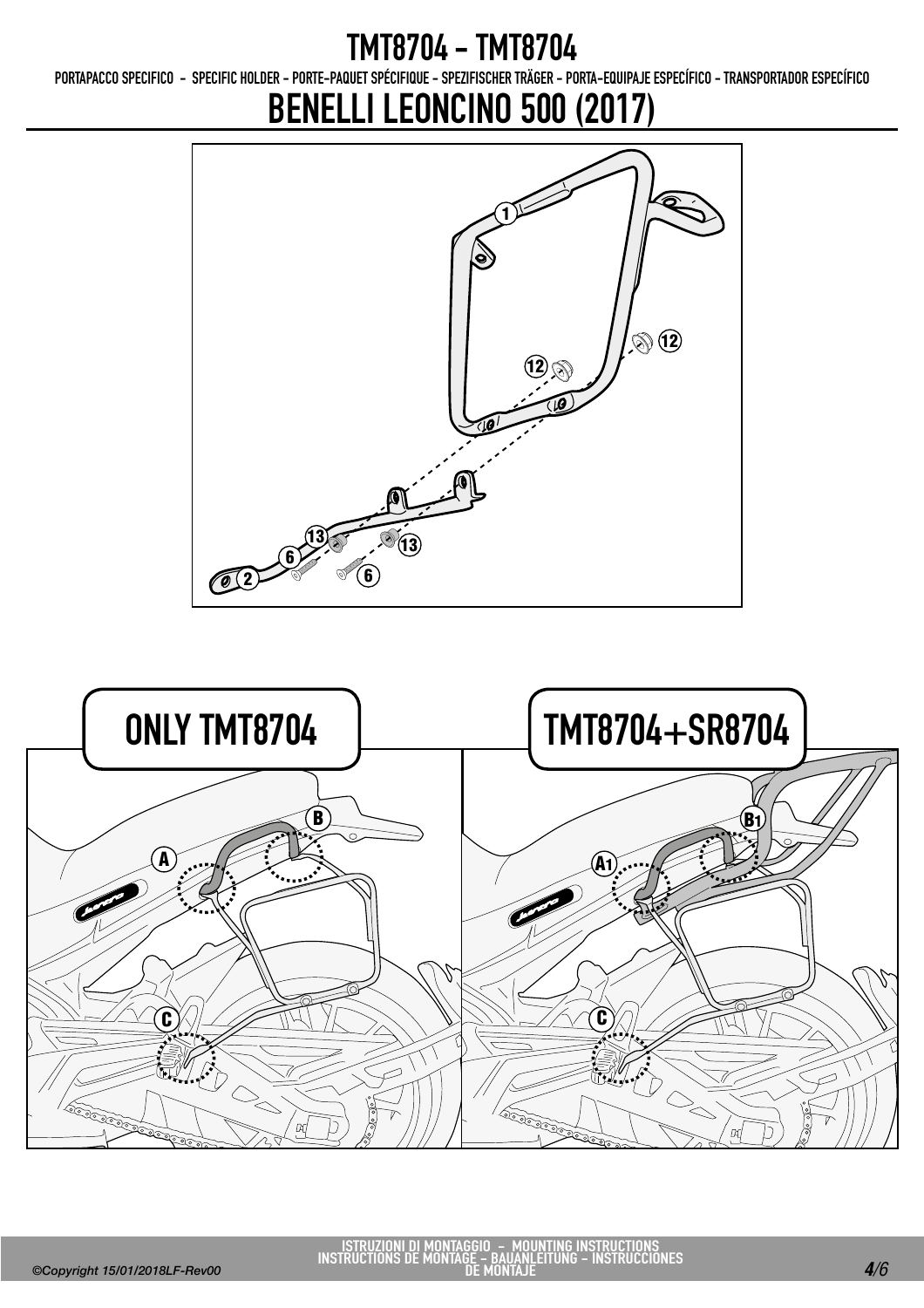PORTAPACCO SPECIFICO - SPECIFIC HOLDER - PORTE-PAQUET SPÉCIFIQUE - SPEZIFISCHER TRÄGER - PORTA-EQUIPAJE ESPECÍFICO - TRANSPORTADOR ESPECÍFICO

BENELLI LEONCINO 500 (2017)